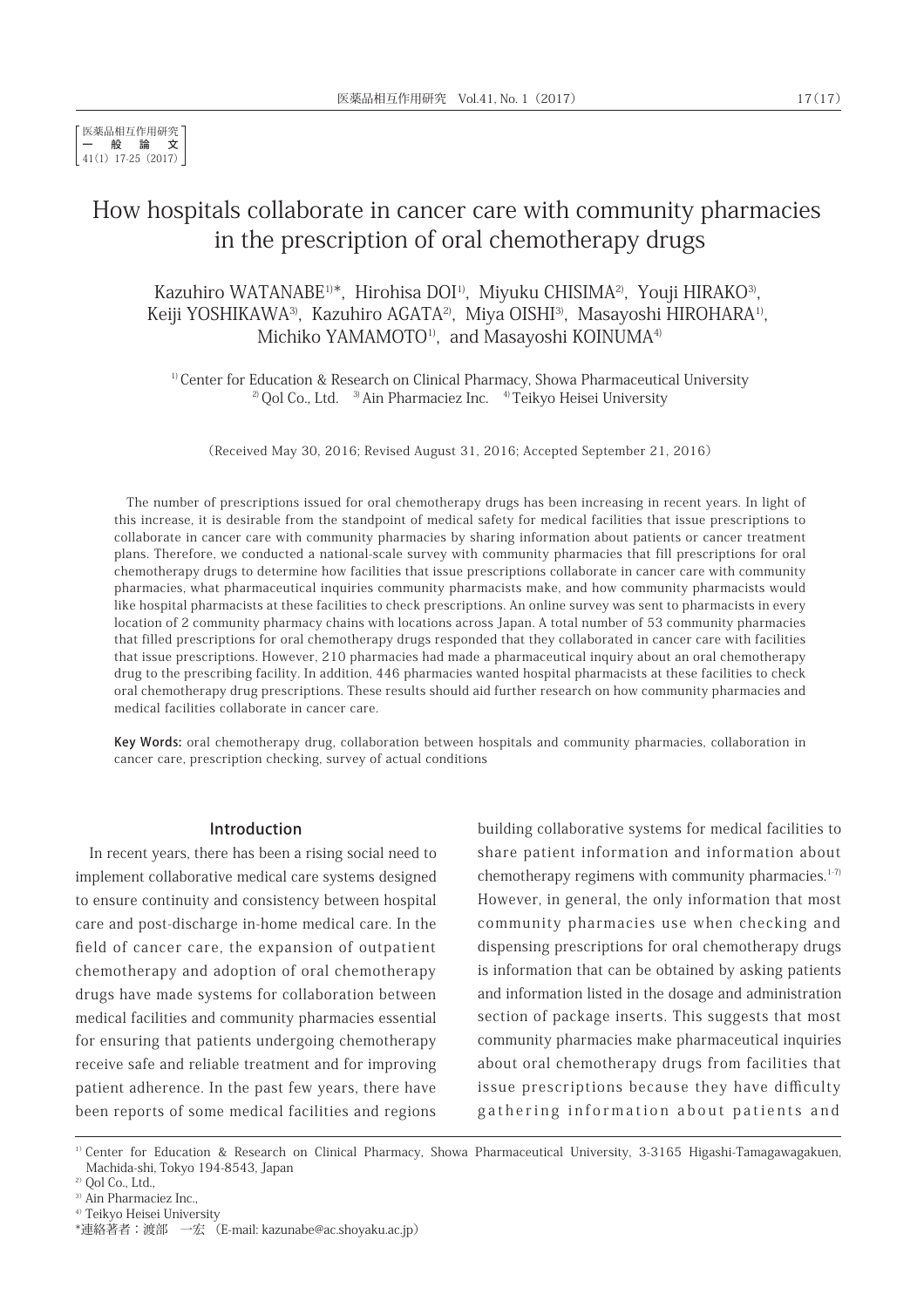chemotherapy regimens, for example, whether the patient has been informed that they have cancer, their treatment status, patient information such as test results, and information about what chemotherapy regimens the patient has undergone.

Therefore, we conducted a national-scale survey to determine how community pharmacies collaborate in cancer care with facilities that issue prescriptions for oral chemotherapy drugs. We also sought to ascertain what pharmaceutical inquiries community pharmacists make about oral chemotherapy drugs, and how community pharmacists would like hospital pharmacists at these facilities to check prescriptions for oral chemotherapy drugs.

#### Methods

### Study population

This study was a cross-sectional study using a self-completed questionnaire. The participants were supervising pharmacists at community pharmacies operated by QOL Co., Ltd. and Ain Holdings, Inc., who had filled a hospital-issued prescription including oral chemotherapy drugs within the past year. An explanation of the nature of the study and its objectives was sent to the supervising pharmacist at each pharmacy by email. Pharmacies that consented to participate in this study submitted a self-completed questionnaire online. The study period was from June 1 to July 31, 2014.

#### Research instruments

## 1. Collaboration in cancer care with facilities that issue prescriptions for oral chemotherapy drugs

Regarding collaboration in cancer care with facilities that issue prescriptions for oral chemotherapy drugs, respondents were asked, "Question 1: Does your pharmacy collaborate in cancer care with facilities that issue prescriptions for oral chemotherapy drugs (excluding pharmaceutical inquiries about prescriptions)?" They could answer "yes" or "no". Pharmacies that answered "yes" were asked for further details.

Stratified analysis was also performed to explore the association between the number of oral chemotherapy drug prescriptions filled by a pharmacy and whether that pharmacy collaborated in cancer care with facilities that issue prescriptions. Pharmacies were divided into 3 groups by the

number of oral chemotherapy drug prescriptions filled: below the first quartile (1 or fewer), interquartile range (between first and third quartiles; 2 to 19), and above the third quartile (20 or more). Statistical testing was performed to determine whether there was a difference in collaboration in cancer care between these groups.

Stratified analysis was also performed to explore the association between the location of a pharmacy and whether that pharmacy collaborated in cancer care with facilities that issue prescriptions. Pharmacies were divided by location into 6 regional groups: Hokkaido, Tohoku, Kanto, Chubu, Kinki, and Shikoku/Chugoku/Kyushu/Okinawa. Statistical testing was performed to determine whether there was a difference in collaboration in cancer care between these groups.

## 2. Pharmaceutical inquiries about prescriptions for oral chemotherapy drugs

Regarding pharmaceutical inquiries about prescriptions for oral chemotherapy drugs, respondents were asked, "Question 2: Have you ever made a pharmaceutical inquiry about an oral chemotherapy drug to the facility that issued the prescription?" They could answer "yes" or "no". Pharmacies that answered "yes" were asked for further details.

Stratified analysis was also performed to explore the association between the number of oral chemotherapy drug prescriptions filled by a pharmacy and pharmaceutical inquiries to facilities that issue prescriptions. Pharmacies were divided into 3 groups by the number of oral chemotherapy drug prescriptions filled: below the first quartile (1 or fewer), interquartile range (2 to 19), and above the third quartile (20 or more). Statistical testing was performed to determine whether there was a difference in pharmaceutical inquiries to facilities that issue prescriptions between these groups.

Stratified analysis was also performed to explore the association between the location of a pharmacy and pharmaceutical inquiries to facilities that issue prescriptions. Pharmacies were divided by location into 6 regional groups: Hokkaido, Tohoku, Kanto, Chubu, Kinki, and Shikoku/Chugoku/Kyushu/ Okinawa. Statistical testing was performed to determine whether there was a difference in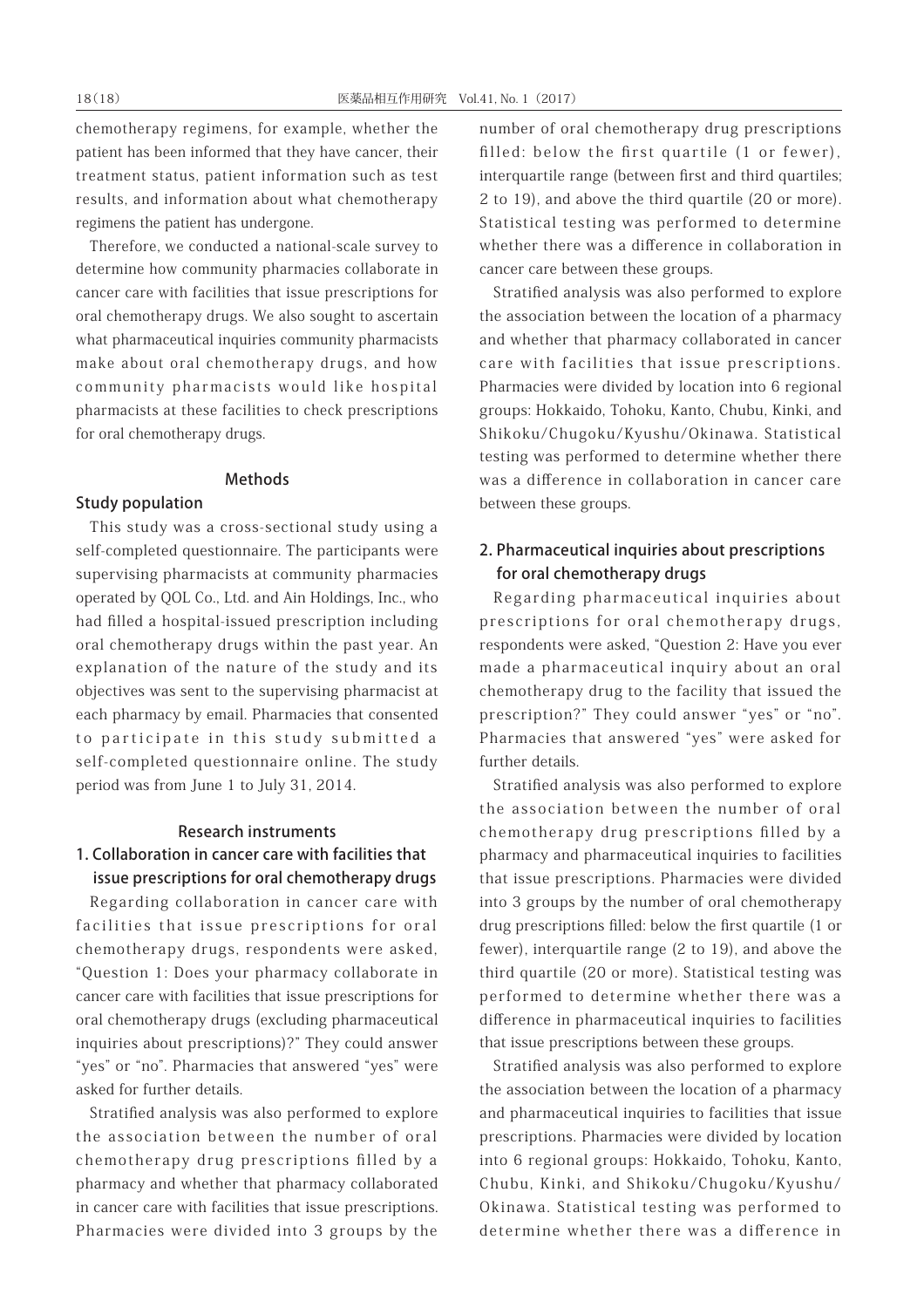pharmaceutical inquiries to facilities that issue prescriptions between these groups.

## 3. Desire for hospital pharmacists to check prescriptions against chemotherapy regimens

Regarding their desire for hospital pharmacists to check prescriptions against chemotherapy regimens, respondents were asked, "Question 3: Would you like hospital pharmacists to check prescriptions against chemotherapy regimens?" They could answer "yes" or "no". Pharmacies that answered "yes" were asked for the specific items that they would like to have checked against chemotherapy regimens.

Questions about the characteristics of the supervising pharmacists and pharmacies that responded were also asked at the same time.

### 4. Statistical analysis

Data analysis was primarily performed using descriptive statistics. The chi-square test was used to compare the results of stratified analysis. A two-sided significance level of 5% was used. IBM SPSS Statistics 20.0 was used for statistical analysis.

Table 1. Respondent characteristics  $(n = 458)$ 

#### 5. Ethical considerations

The research protocol was prepared in compliance with ethical guidelines for epidemiological research. The protocol was approved by the research ethics committee of Showa Pharmaceutical University (2014-6 and 2014-9).

### Results

## Study population

Responses were obtained from 458 pharmacies in 2 community pharmacy chains with locations across Japan. The pharmacies that responded filled a median of 1,500 prescriptions per month (interquartile range: 900‒2,200) and 4 prescriptions for oral chemotherapy drugs per month (interquartile range: 1‒20). They employed a median of 3 pharmacists (range: 2‒5). The responding community pharmacies were located in 35 prefectures across Japan. There were 45 in Hokkaido, 52 in Tohoku, 222 in Kanto, 77 in Chubu, 39 in Kinki, and 23 in Chugoku/Shikoku/Kyushu/ Okinawa (Table 1).

| Variable                                                                             | All<br>$(n=458)$   |
|--------------------------------------------------------------------------------------|--------------------|
| Characteristics of respondents' pharmacies                                           |                    |
| Median number of prescriptions filled per month $-$ no. (ICQ)                        | $1,500(900-2,200)$ |
| Median number of oral chemotherapy drug prescriptions filled per month — no. $(ICQ)$ | $4(1-20)$          |
| Median number of pharmacists employed (full-time) $-$ no. (ICQ)                      | $3(2-5)$           |
| Community pharmacy location (region)                                                 |                    |
| Hokkaido — no. $(\%)$                                                                | 45(10)             |
| Tohoku — no. $(\%)$                                                                  | 52(11)             |
| Kanto — no. $(\%)$                                                                   | 222 (48)           |
| Chubu— no. $(\%)$                                                                    | 77(17)             |
| Kinki — no. $(\%)$                                                                   | 39(9)              |
| Chugoku / Shikoku / Kyushu / Okinawa — no. (%)                                       | 23(5)              |

ICQ: Interquartile range

## Research instruments

1. Collaboration in cancer care with facilities that issue prescriptions for oral chemotherapy drugs When asked if they collaborated in cancer care with facilities that issue prescriptions for oral chemotherapy drugs (excluding pharmaceutical inquiries about prescriptions), 12% of pharmacies (n  $= 53$ ) answered "yes" and 88% (n  $= 405$ ) answered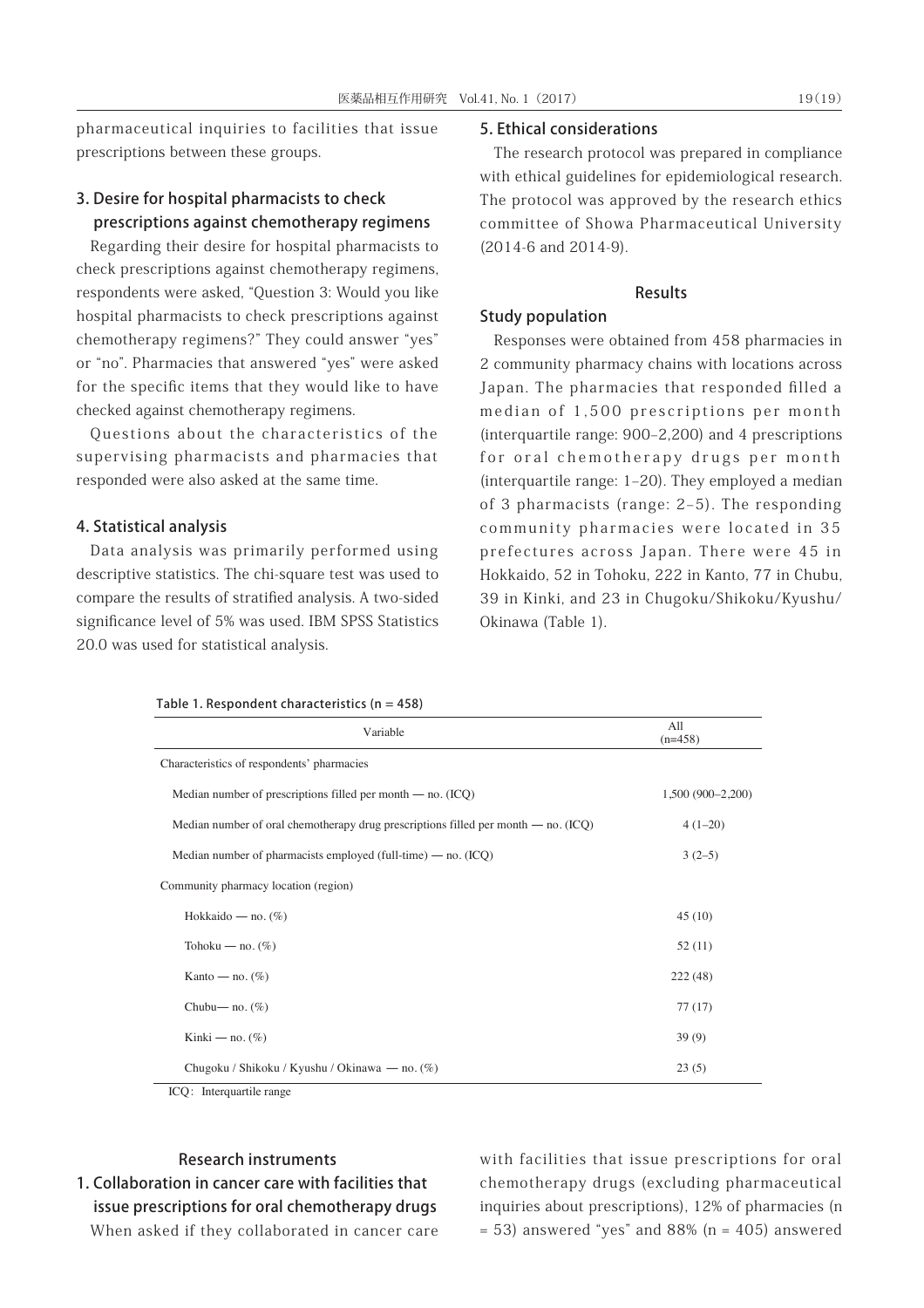" $no$ ".

Of the 53 pharmacies that answered "yes", 26 shared patient information through prescription records or drug management summaries and 29

exchanged information about pharmacotherapy (e.g., about chemotherapy regimens) with facilities that issue prescriptions for oral chemotherapy drugs (Fig. 1).

Question 1 : Does your pharmacy collaborate in cancer care with facilities issuing prescriptions for oral chemotherapy drugs (excluding pharmaceutical inquiries about prescriptions)? n=458

| Yes<br>12% | $\rm No$<br>88%                                                                                                                                           |        |
|------------|-----------------------------------------------------------------------------------------------------------------------------------------------------------|--------|
|            |                                                                                                                                                           |        |
|            |                                                                                                                                                           | $n=53$ |
|            | Specific description of the nature of that collaboration                                                                                                  | Number |
|            | We share patient information through prescription records or drug<br>management summaries                                                                 | 26     |
|            | We exchange information about pharmacotherapy<br>(e.g., about chemotherapy regimens) with facilities issuing<br>prescriptions for oral chemotherapy drugs | 29     |
|            | Other                                                                                                                                                     | 9      |

Multiple selections allowed

Fig. 1. Collaboration in cancer care with facilities that issue prescriptions for oral chemotherapy drugs

The results of stratified analysis on the association between the number of oral chemotherapy drug prescriptions filled by a pharmacy and whether that pharmacy collaborated in cancer care with prescribing facilities are shown in Table 2. There was a significant difference in collaboration in cancer care between the 3 groups divided by the number of oral chemotherapy drug prescriptions filled  $(p =$ 

0.008).

The results of stratified analysis to explore the association between the location of a pharmacy and whether that pharmacy collaborated in cancer care with prescribing facilities are shown in Table 3. There was no significant difference in collaboration in cancer care between the 6 groups divided by location ( $p = 0.06$ ).

Table 2. Association between number of prescriptions for oral chemotherapy drugs filled and collaboration in cancer care with facilities that issue prescriptions

|                                    |     | Number of oral chemotherapy drug<br>prescriptions filled per month (no.) | p value         |               |          |
|------------------------------------|-----|--------------------------------------------------------------------------|-----------------|---------------|----------|
| $2 - 19$<br>$\leq$ = 1<br>> 20     |     |                                                                          |                 |               |          |
| Collaboration<br>1n<br>cancer care | Yes | (5%)                                                                     | 16<br>$(9\%)$   | 30<br>(23%)   |          |
|                                    | No  | 144<br>(95%)                                                             | 159<br>$(91\%)$ | 102<br>$17\%$ | $0.008*$ |

 $*: p < 0.05$ Independent chi-square test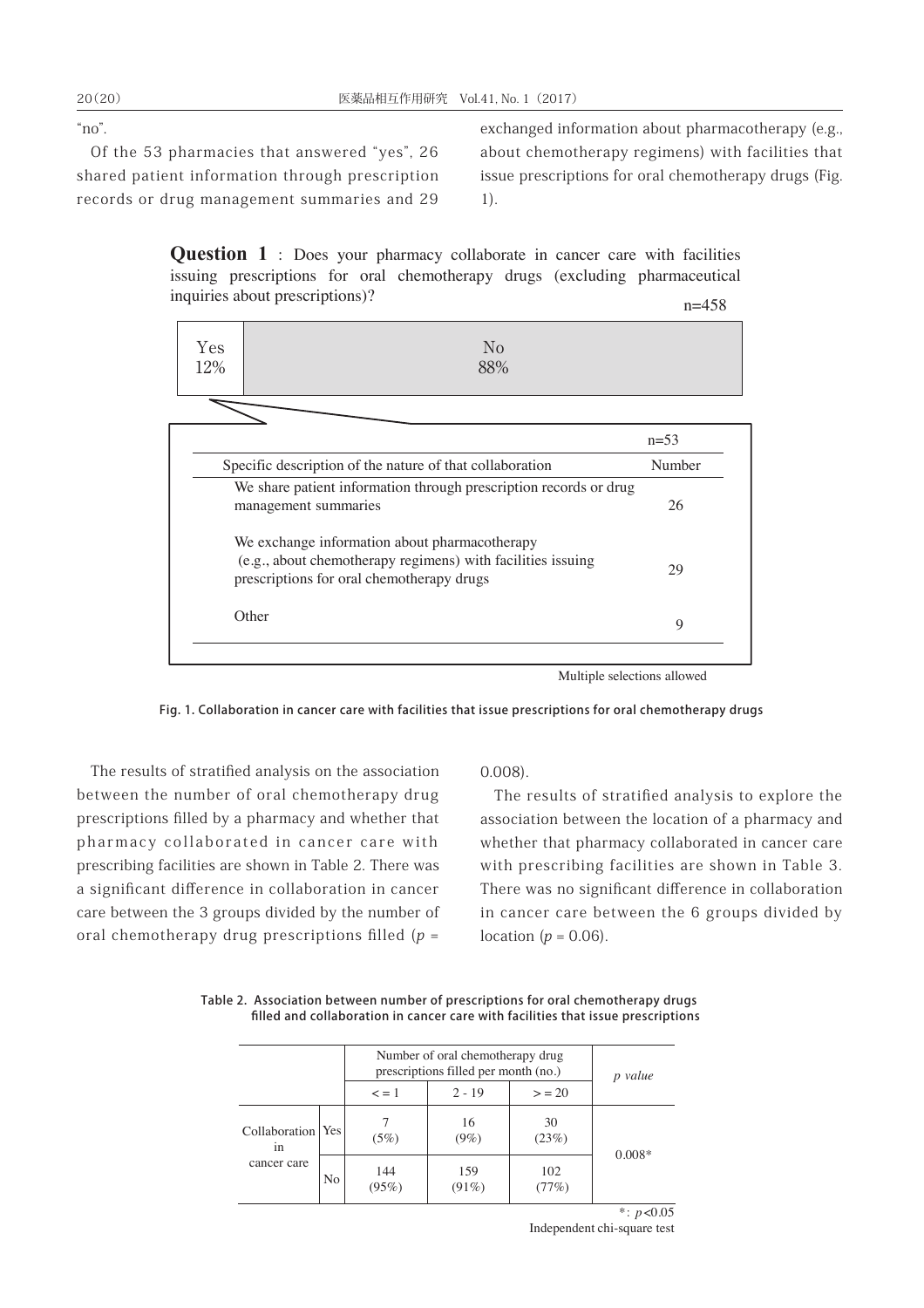|                                        |                | Community pharmacy location<br>(Region) |             |                 |             |             |                                              |         |
|----------------------------------------|----------------|-----------------------------------------|-------------|-----------------|-------------|-------------|----------------------------------------------|---------|
|                                        |                | Hokkaido                                | Tohoku      | Kanto           | Chubu       | Kinki       | Chugoku /<br>Shikoku/<br>Kyushu /<br>Okinawa | P value |
| Collaboration Yes<br>1n<br>cancer care |                | 2<br>$(4\%)$                            | 12<br>(23%) | 21<br>$(9\%)$   | 10<br>(13%) | 6<br>(15%)  | 2<br>$(9\%)$                                 | 0.06    |
|                                        | N <sub>o</sub> | 43<br>$(96\%)$                          | 40<br>(77%) | 201<br>$(91\%)$ | 67<br>(87%) | 33<br>(85%) | 21<br>$(91\%)$                               |         |

#### Table 3. Association between pharmacy location and collaboration in cancer care with facilities that issue prescriptions

\*: *P*<0.05 Independent chi-square test

## 2. Pharmaceutical inquiries about prescriptions for oral chemotherapy drugs

When asked if they had ever made a pharmaceutical inquiry about an oral chemotherapy drug to the facility that issued the prescription, 46% of pharmacies ( $n = 210$ ) answered "yes" and 54% ( $n =$ 

248) answered "no".

Among the 210 pharmacies that answered "yes", the most common topics of inquiry regarding oral chemotherapy drugs were "rest period" at 132, "administration period" at 122, and "dosage and administration" at 116 (Fig. 2).

 $n=450$ 

**Question 2** : Have you ever made a pharmaceutical inquiry about an oral chemotherapy drug to the facility that issued the prescription?

|                                     | $11 - 430$                  |
|-------------------------------------|-----------------------------|
| Yes<br>46%                          | N <sub>o</sub><br>54%       |
|                                     |                             |
|                                     | $n=210$                     |
| Specific topics of inquiry          | Number                      |
| Rest period                         | 132                         |
| Administration period               | 122                         |
| Dosage and administration           | 116                         |
| Interactions with concomitant drugs | 15                          |
| Drug names                          | 12                          |
| Confirm supportive care             | 6                           |
| Other                               | 6                           |
|                                     | Multiple selections allowed |

Fig. 2. Pharmaceutical inquiries about prescriptions for oral chemotherapy drugs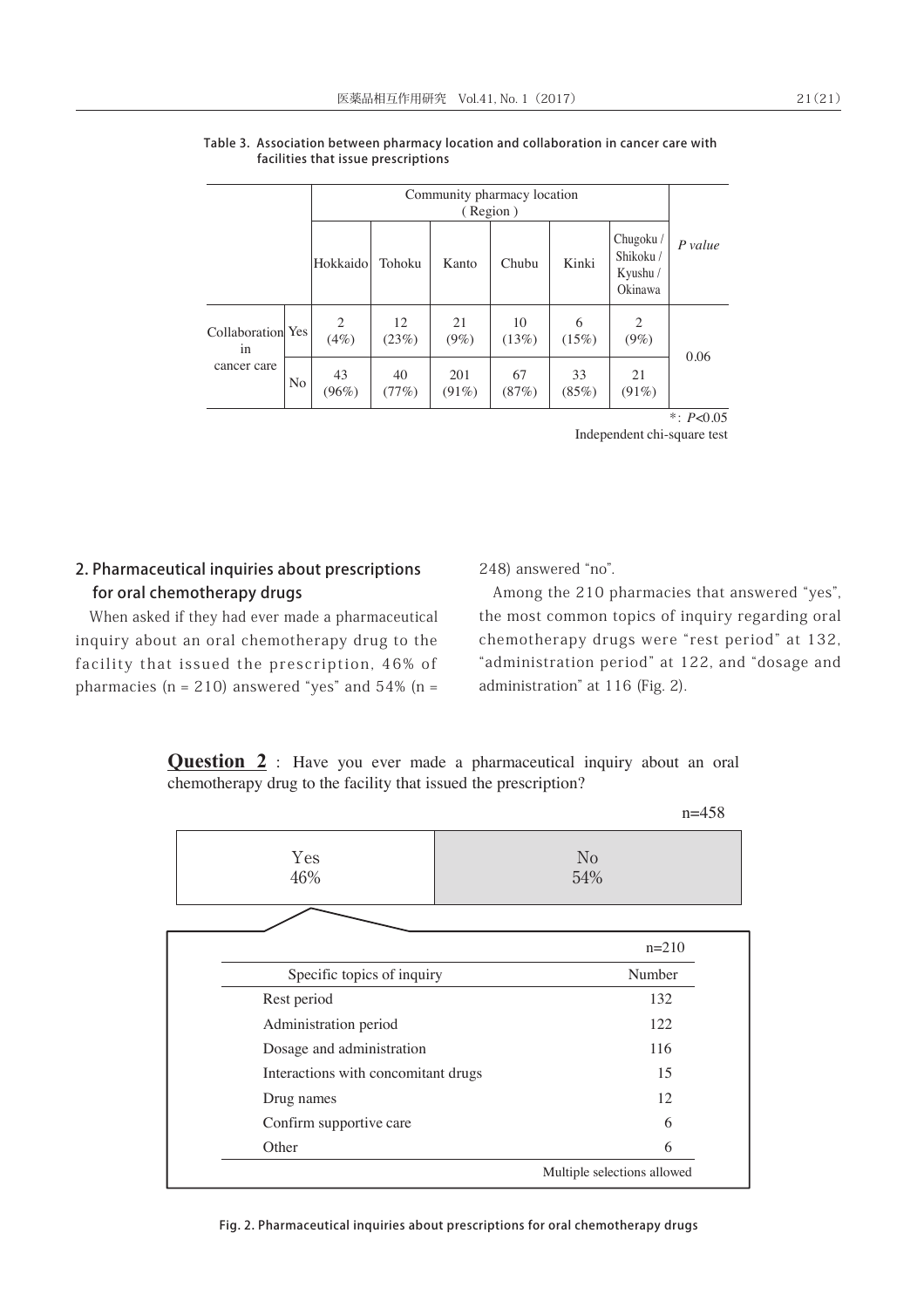The results of stratified analysis on the association between the number of oral chemotherapy drug prescriptions filled by a pharmacy and whether that pharmacy made pharmaceutical inquiries to prescribing facilities are shown in Table 4. There was a significant difference in the percentage of pharmacies that made inquiries to prescribing facilities between the 3 groups divided by number of oral chemotherapy drug prescriptions filled  $(p =$ 0.001).

|                                                                                               |     | Number of oral chemotherapy drug<br>prescriptions filled per month (no.) | p value     |                |          |
|-----------------------------------------------------------------------------------------------|-----|--------------------------------------------------------------------------|-------------|----------------|----------|
|                                                                                               |     | $\leq$ = 1                                                               | $2 - 19$    | > 20           |          |
| Pharmaceutical<br>inquiries about   Yes<br>prescriptions<br>for oral<br>chemotherapy<br>drugs |     | 41<br>(27%)                                                              | 82<br>(47%) | 87<br>$(66\%)$ |          |
|                                                                                               | No. | 110<br>(73%)                                                             | 93<br>(53%) | 45<br>(34%)    | $0.001*$ |
|                                                                                               |     |                                                                          |             |                |          |

#### Table 4. Association between number of prescriptions for oral chemotherapy drugs filled and pharmaceutical inquiries to facilities that issue prescriptions

 $*$ : *p*<0.05 Independent chi-square test

The results of stratified analysis on the association between the location of a pharmacy and whether that pharmacy made pharmaceutical inquiries to prescribing facilities are shown in Table 5. There was

no significant difference in the percentage of pharmacies that made inquiries to prescribing facilities between the 6 groups divided by location (p  $= 0.09$ ).

|                                                                                             |    | Region      |                |              |             |                |                                              |               |
|---------------------------------------------------------------------------------------------|----|-------------|----------------|--------------|-------------|----------------|----------------------------------------------|---------------|
|                                                                                             |    | Hokkaido    | Tohoku         | Kanto        | Chubu       | Kinki          | Chugoku/<br>Shikoku /<br>Kyushu /<br>Okinawa | p value       |
| Pharmaceutical<br>inquiries about Yes<br>prescriptions<br>for oral<br>chemotherapy<br>drugs |    | 19<br>(42%) | 28<br>(54%)    | 93<br>(42%)  | 37<br>(48%) | 25<br>$(64\%)$ | 8<br>(35%)                                   |               |
|                                                                                             | No | 26<br>(58%) | 24<br>$(46\%)$ | 129<br>(58%) | 40<br>(52%) | 14<br>(36%)    | 15<br>(65%)                                  | 0.09          |
|                                                                                             |    |             |                |              |             |                |                                              | *: $p < 0.05$ |

Table 5. Association between pharmacy location and pharmaceutical inquiries to facilities that issue prescriptions

Independent chi-square test

## 3. Desire for hospital pharmacists to check prescriptions against chemotherapy regimens

When asked if they would like hospital pharmacists to check prescriptions against chemotherapy regimens, 97% of pharmacies ( $n = 446$ ) answered "yes" and 3% (n  $= 12$ ) answered "no".

Among the pharmacies that answered "yes", the specific items they indicated that they would like to be checked were "rest period" at 385, "administration period" at 376, and "dosage and administration" at 385 (Fig. 3).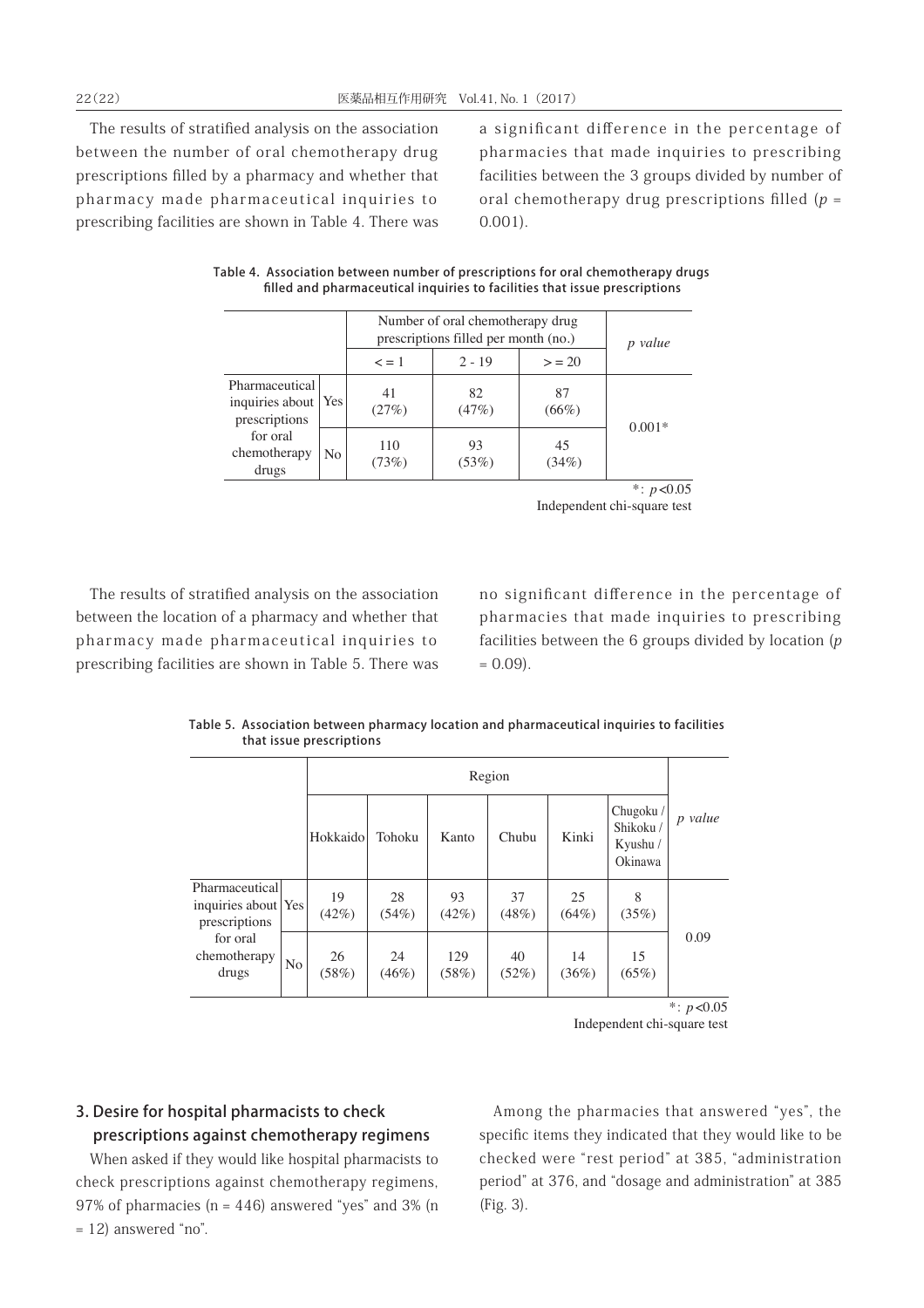

**Question 3** : Would you like hospital pharmacists to check prescriptions against chemotherapy regimens?

Fig. 3. Desire for hospital pharmacists to check prescriptions against chemotherapy regimens

### Discussion

In this study, we conducted a survey with pharmacies of 2 community pharmacy chains with locations across Japan to determine how community pharmacies collaborate in cancer care with facilities that issue prescriptions for oral chemotherapy drugs, what pharmaceutical inquiries community pharmacists make about oral chemotherapy drugs, and how community pharmacists would like hospital pharmacists at these facilities to check prescriptions for oral chemotherapy drugs. The survey yielded several findings.

Our first finding was that 12% of the community pharmacies collaborated in cancer care with facilities that issue prescriptions for oral chemotherapy drugs. As part of an annual survey on current hospital pharmacy practice, the Japanese Society of Hospital Pharmacists (JSHP) asks supervising pharmacists at outpatient chemotherapy departments of hospitals whether they shared information about chemotherapy with community pharmacies. In 2014, the percentage that responded "yes" was  $31\%$   $8$ ). One reason for this difference may be that the JSHP surveyed hospital pharmacists and we surveyed community pharmacists, because each group may have a different perception of what it means for hospital pharmacists and community pharmacists to collaborate in cancer care.

Stratified analysis on the association between the number of oral chemotherapy drug prescriptions filled by a pharmacy and whether that pharmacy collaborated in cancer care with facilities that issue prescriptions revealed a difference in collaboration in cancer care between the 3 groups divided by the number of oral chemotherapy drug prescriptions filled. Pharmacies that filled more prescriptions for oral chemotherapy drugs were more likely to collaborate in cancer care. We believe this may be because prescribing facilities are more likely to collaborate with the pharmacy that fills the most prescriptions for their facility, which would be the pharmacy located right outside the facility (called monzen-yakkyoku in Japanese).

The number of medical facilities adding patient test result data or chemotherapy regimen data to prescriptions has gradually been increasing over the past few years, especially among university hospitals. However, this increase has been regional rather than national. Facilities that issue prescriptions should utilize government-driven information and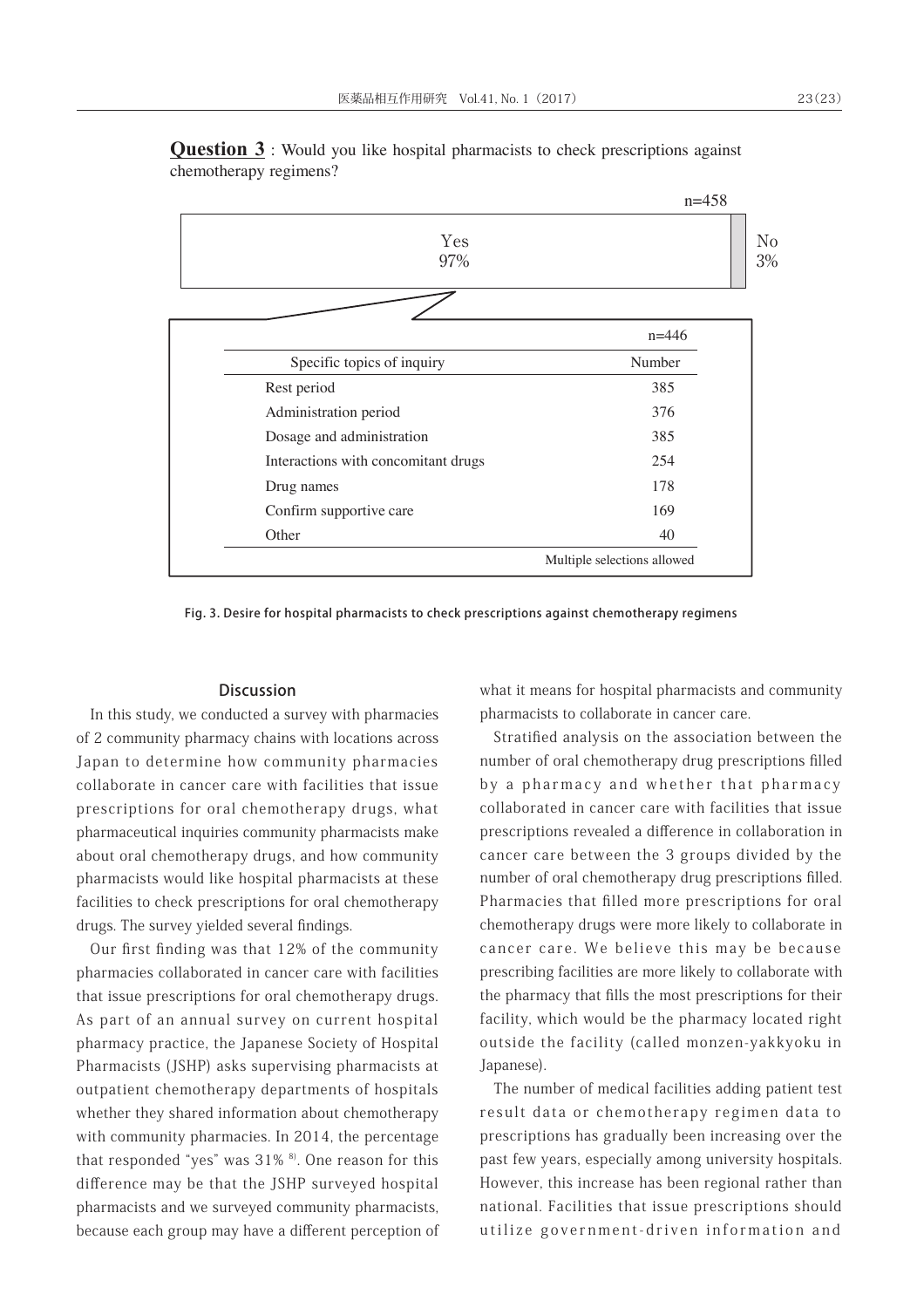communication technology programs to quickly build regional networks so that they can share medical information about patients and chemotherapy regimens with pharmacies regionally and even nationally rather than simply to the monzen-yakkyoku pharmacy or local pharmacies<sup>9</sup>. However, some issues such as high cost, respect for privacy, and protection of personal information will need to be resolved.

Our second finding was that 46% of pharmacies had made a pharmaceutical inquiry about an oral chemotherapy drug prescription to the facility that issued the prescription, and that the most common information requested was pharmaceutical information about the rest period, administration period, and dosage and administration of the chemotherapy drugs as they applied to a specific chemotherapy regimen. We believe this reflects that even community pharmacies are now filling more prescriptions for oral chemotherapy drugs due to factors such as recent advances in medical technology for outpatient chemotherapy, the increased use of molecularly targeted drugs and other oral chemotherapy drugs with new mechanisms of action. This finding, which is consistent with results from related studies, was likely due to a lack of knowledge about chemotherapy and chemotherapy regimens and insufficient collaboration with facilities that issue prescriptions  $10-12$ .

Our third and last finding was that 97% of community pharmacies wanted hospital pharmacists to check prescriptions against chemotherapy regimens. This could also be due to a lack of collaboration in cancer care with facilities that issue prescriptions, but could also be due to community pharmacists finding it difficult to obtain all the information they need to check and fill prescriptions for oral chemotherapy drugs at a community pharmacy. We found that the items about prescriptions that community pharmacists wanted hospital pharmacists to check against chemotherapy regimens were similar to the information that they requested about oral chemotherapy drugs in pharmaceutical inquiries. This finding, too, indicates that community pharmacists have a strong desire for hospital pharmacists to check prescriptions against chemotherapy regimens. A related previous study showed that only 12% of designated cancer care hospitals have a hospital pharmacist check oral chemotherapy drug prescriptions that will be filled outside the hospital

against chemotherapy regimens. The authors concluded that this was because this kind of check was a time-consuming task for hospital pharmacists<sup>13)</sup>. However, the JSHP Guidelines for the Handling of High-risk Drugs (Ver. 2.1) state that it should be standard protocol to check both inpatient and outpatient prescriptions for antineoplastics against regimens, and propose that having hospital pharmacists at prescription-issuing facilities check oral chemotherapy drug prescriptions against chemotherapy regimens could be a strategy for nationwide collaboration in cancer care between facilities issuing prescriptions and community pharmacies.

Our study has some limitations. As we surveyed only those pharmacies operated by QOL Co., Ltd. and Ain Holdings, Inc., our sample may not be representative of all community pharmacies. Nevertheless, our study is significant because it provides up-to-date, nationwide information on how hospitals are collaborating in cancer care with community pharmacies in the prescription of oral chemotherapy drugs in Japan. We believe these results will serve as a foundation for further nationwide research on collaboration in cancer care in the prescription of oral chemotherapy drugs.

#### Acknowledgements

This study was conducted as a part of the "Heisei 26 Nendo Wakate-Kenkyu-sya Jyosei" funded by Showa Pharmaceutical University of Japan (No. H 26-4). We greatly appreciate the cooperation of the community-based pharmacies involved in this study.

### References

- 1)Kimura S, Ibaraki M, Aya S, Morimoto T, Fukuda Y, Michishita K, Tatsuno M: A Study of Methods for Acquiring lnformation about Chemotherapy Provided by Communit Pharmacies: Results from a Questionnaire Survey Conducted by the Hirakata city Pharmaceutical Association. J. Jpn. Soc. Hosp. Pharm., 45, 85-388, 2009.
- 2)Takano R, Takahashi K, Asano J, Sasaki H, Sakuta S, Sekizawa Y, Oe T: Safety Management of Chemotherapy with Tegafur/Gimeraci1/Oteracil Potassium and Capecitabine Using a Drug-Use Diary. J. Jpn. Soc. Hosp. Pharm., 47, 583-587, 2011.
- 3)Ueda H, Kurahashi M, Nakao Y, Nishida S,